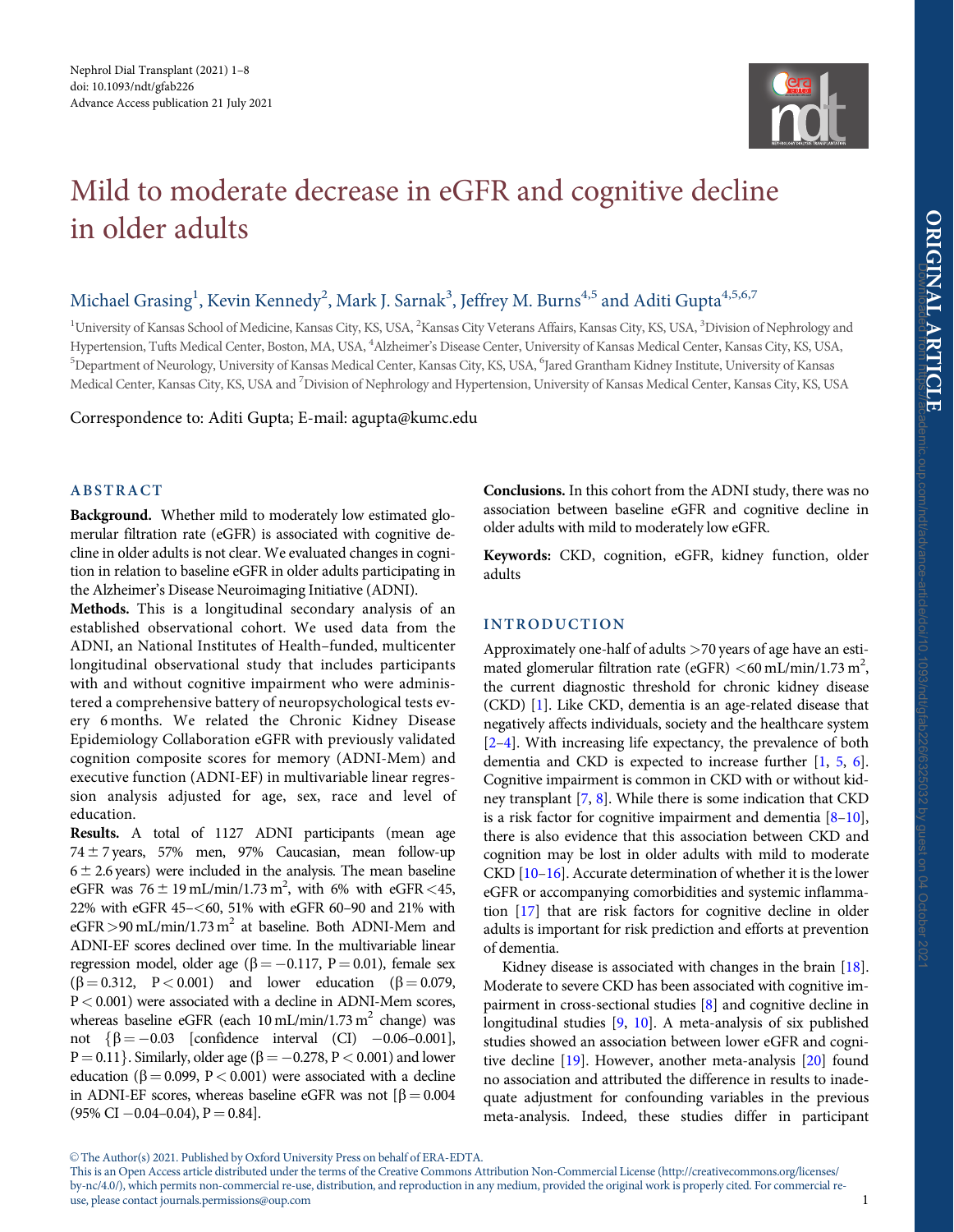<span id="page-1-0"></span>demographics and adjustment for confounders. Both metaanalyses reported high levels of heterogeneity, as the included studies varied in the population included, confounding variables and methods used for assessment of kidney function and cognition. It is possible that adjustment for comorbidities attenuates the association between eGFR and cognition [[16\]](#page-6-0). Moreover, it has been long debated that reduced eGFR in older adults may not reflect a true kidney disease. GFR declines with age [\[21–25](#page-6-0)], and the prognostic implications of lower GFR in older adults are different from those in younger adults [\[26–30\]](#page-6-0). The effect of a decline in eGFR in older adults on adverse outcomes and mortality is lower than a decline in eGFR from a kidney disease [\[21,](#page-6-0) [24](#page-6-0), [25](#page-6-0), [31](#page-6-0)]. A decline in GFR with age is less likely to progress to end-stage renal disease (ESRD), and most older people die with CKD rather than from it [[26–28](#page-6-0)]. Similar to the lower risk for ESRD and cardiovascular outcomes with a decline in eGFR with aging, the risk for cognitive decline with a lower eGFR may also be different in older adults. Thus, for a clinician seeing an older patient with mild to moderately low eGFR, it remains unclear whether these patients are at risk of [[34](#page-6-0)] and CDR [[35](#page-6-0)].

cognitive decline. To help clinicians with better risk prediction, we analyzed data from the Alzheimer's Disease Neuroimaging Initiative (ADNI) cohort. The ADNI is an ongoing, National Institutes of Health (NIH)-supported, multicenter, longitudinal, prospective, observational study of cognitive aging that was launched in 2004. The ADNI cohort includes both males and females of varying races and education levels from 57 locations in the USA and Canada and excludes those with serious illnesses other than dementia [[32](#page-6-0)]. The ADNI has the advantage of having older participants (mean age 74 years), measurement of kidney function (often lacking in dementia studies), exclusion of participants with severe comorbidities, multiple follow-up visits with extensive neuropsychological assessments and confirmation of stages of cognitive impairment. We previously showed that a mild to moderate decrease in eGFR was not associated with cognition in cross-sectional analysis [[15\]](#page-6-0). We now present the longitudinal follow-up analysis of the ADNI study.

#### MATERIALS AND METHODS

#### **Participants**

We obtained data from the ADNI [\(http://adni.loni.usc.edu/](http://adni.loni.usc.edu/)). The ADNI is a longitudinal, observational cohort of participants with ages ranging from 55 to 90 years and is aimed at understanding the progression of dementia. The ADNI includes participants with general good health with normal cognition, mild cognitive impairment (MCI) and dementia. For our analysis, we considered participants with MCI and dementia together as the group with cognitive impairment. Per the ADNI criteria, participants with normal cognition had a Clinical Dementia Rating (CDR) of 0 with a Memory Box Score of 0 [\[33](#page-6-0)], a normal education-adjusted Logical Memory II score from the Wechsler Memory Scale, a Mini–Mental State Exam (MMSE) score ≥24 and a lack of subjective memory concerns. The other participants with cognitive impairment had a CDR  $\geq$  0.5, an abnormal education-adjusted score on the Logical Memory II subscale and a subjective memory concern reported by a participant, study partner or clinician that was confirmed by a study partner. Participants with significant neurological diseases other than possible Alzheimer's disease were excluded. Other exclusion criteria included significant systemic illness or unstable medical condition, major depression, bipolar disorder, alcohol or substance abuse or residence in a skilled nursing facility that could interfere with the study. For this analysis, we included all ADNI participants with baseline serum creatinine measurements and at least one follow-up visit. Participant recruitment for the ADNI occurred in several phases. We used data from three phases of the ADNI (ADNI-1, ADNI-GO and ADNI-2) and excluded participants from ADNI-3, as they lacked serum creatinine measurements (Figure 1).

#### Clinical and demographic variables

We obtained baseline demographic information from the ADNI database. This included age, sex, race, ethnicity, education, marital status, body mass index (BMI), Functional Activities Questionnaire (FAQ) score, handedness, family history of dementia, cognitive status, systolic and diastolic blood pressure (BP), seated heart rate, smoking history, Hachinski Ischemic Score (HIS; a clinical tool for differentiating major types of dementia and identifying those with vascular dementia)

#### Measurement of kidney function

Kidney function was measured by the Chronic Kidney Disease Epidemiology Collaboration (CKD-EPI) equation to calculate eGFR [\[36\]](#page-6-0). We chose the CKD-EPI equation over the Modification of Diet in Renal Disease equation because it is more accurate in older persons and at higher levels of kidney function [[37](#page-6-0)] and better predicts the risk for mortality, cardiovascular events and ESRD [[38](#page-6-0)].



FIGURE 1: Consort diagram.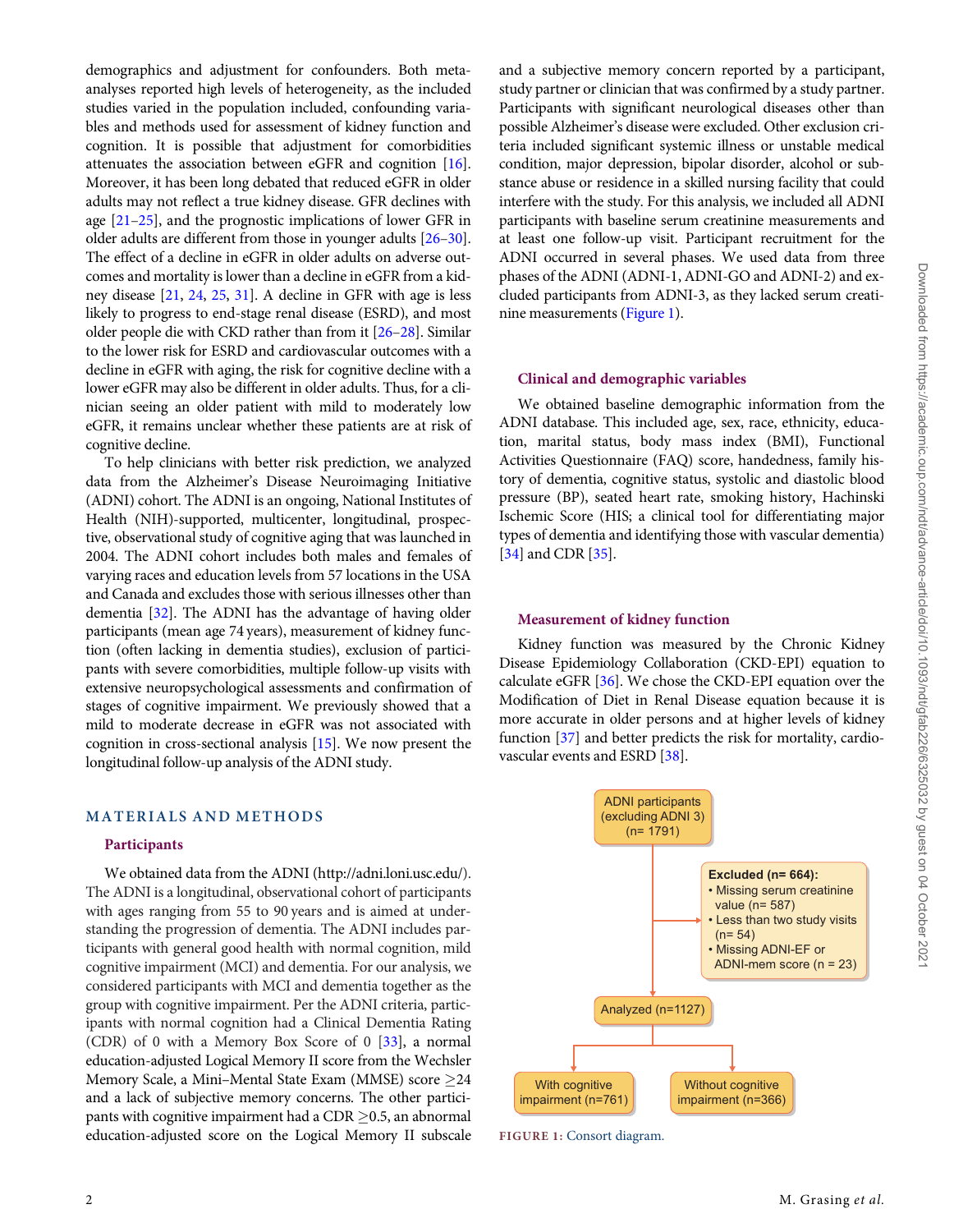# <span id="page-2-0"></span>Measurement of cognition

Cognition was measured via previously validated composite scores for memory (ADNI-Mem) and executive function (ADNI-EF) based on the ADNI's battery of neuropsychological testing [[39](#page-6-0), [40](#page-7-0)]. Both these scores are interval-type data, with means of 0 and satndard deviations (SDs) of 1 and are strongly associated with brain imaging findings [[39,](#page-6-0) [40\]](#page-7-0). Specific tests included in ADNI-Mem are the Rey Auditory Verbal Learning Test (two versions), AD Assessment Schedule–Cognition (three versions), MMSE and Logical Memory data. Tests included in the ADNI-EF are the revised Wechsler Adult Intelligence Scale (WAIS-R) Digit Symbol Substitution, Digit Span Backwards, Trails A and B, Category Fluency and Clock Drawing [[39](#page-6-0), [40\]](#page-7-0).

#### Statistical analysis

We divided participants into four categories of baseline eGFR (<45, 45–60, 61–90 and >90 mL/min/1.73 m<sup>2</sup>) and compared the baseline clinical and demographic variables with linear trend tests (for continuous variables) and chi-square tests (for categorical variables). To determine the association between the change in ADNI-Mem and ADNI-EF scores over time (outcome variables) and eGFR (exposure variable) after adjusting for age, sex, race and education (covariates), we used multivariable repeated measures linear regression models using proc glimmix. We used this model to assess the interaction of time and eGFR in predicting the ADNI-Mem and ADNI-EF scores. We also did a subgroup analysis on participants with and without cognitive impairment. In an additional adjusted multivariable linear regression we assessed the relationship between eGFR and CDR. We further represented the change in ADNI-Mem and ADNI-EF scores over time by eGFR categories. Statistical analyses were performed with SAS version 9.4 (SAS Institute, Cary, NC, USA). P-values  $\leq 0.05$  indicated statistical significance.

#### RESULTS

There were 1127 ADNI participants with a baseline serum creatinine measurement, at least two study visits and ADNI-EF and ADNI-Mem scores, making them eligible for our analysis [\(Figure 1](#page-1-0)). [Table 1](#page-3-0) shows their baseline characteristics. Cognitive impairment (MCI or dementia) was present in 761 (68%) participants. When participants were grouped by eGFR,  $6\%$  had eGFR  $<\!45,22\%$  had eGFR  $45-60,51\%$  had eGFR  $<\!60-$ 90 and 21% had  $eGFR > 90$  mL/min/1.73 m<sup>2</sup>. Age, ethnicity, education, BMI, FAQ score, handedness, BP, heart rate, smoking history, HIS, CDR and ADNI-EF score did not differ between the eGFR categories. Participants in the higher eGFR groups were more likely to be male and less likely to be Caucasian or widowed. Additionally, ADNI-Mem scores were lower in the higher eGFR groups.

In unadjusted analysis, both ADNI-EF ([Figure 2A](#page-4-0)) and ADNI-Mem [\(Figure 2B](#page-4-0)) (P< 0.001 for both) declined over time in all eGFR categories. The decline in ADNI-Mem differed by eGFR group ( $P < 0.001$ ) with participants with an eGFR of 45–60 mL/min/1.73 m<sup>2</sup> showing the least decline. There was a similar trend in the decline of ADNI-EF by eGFR group  $(P = 0.07)$ . There was no difference in the decline of ADNI-EF or ADNI-Mem scores in the other eGFR categories.

In the multivariable linear regression model, ADNI-Mem and ADNI-EF decreased progressively over time. Baseline eGFR did not predict a change in ADNI-EF or ADNI-Mem scores in the entire cohort in the subgroups with and without cognitive impairment [\(Table 2](#page-4-0)). Older age and lower levels of education were associated with a decline in both ADNI-EF and ADNI-Mem scores. Male sex was associated with a faster decline in ADNI-Mem but not ADNI-EF score. There was no interaction between baseline eGFR and time for both ADNI-EF  $(P = 0.56)$  and ADNI-Mem  $(P = 0.32)$ .

In the subgroup analysis separating participants with MCI and dementia ([Supplementary data, Table S1a](https://academic.oup.com/ndt/article-lookup/doi/10.1093/ndt/gfab226#supplementary-data) and [b](https://academic.oup.com/ndt/article-lookup/doi/10.1093/ndt/gfab226#supplementary-data)), baseline eGFR did not predict a change in ADNI-EF or ADNI-Mem scores in participants with dementia. Higher eGFR was associated with a better ADNI-EF score, but not ADNI-Mem score, in participants with MCI. Baseline eGFR did not predict a change in CDR in the entire cohort or in subgroup analysis by baseline cognition status [\(Supplementary data, Table S2\)](https://academic.oup.com/ndt/article-lookup/doi/10.1093/ndt/gfab226#supplementary-data).

#### DISCUSSION

Our results add to data on the association between CKD and cognition in older adults. We found that both ADNI-Mem and ADNI-EF scores decrease over time across all eGFR categories. However, the decline in either ADNI-Mem or ADNI-EF score was not associated with baseline eGFR. To further assess if these results were confounded due to the presence of cognitive impairment in some of the participants, we performed a subgroup analysis of participants with and without cognitive impairment at baseline and found that there was no change in results in either subgroup—there was no association between baseline eGFR and cognitive decline in either subgroup. Further subgroup analysis after dividing participants with cognitive impairment into MCI and dementia showed that baseline eGFR was not predictive of ADNI-Mem scores in the MCI or dementia groups. However, baseline eGFR was predictive of ADNI-EF scores in MCI but not in dementia. It is possible that the rate of decline was easier to measure in participants with MCI compared with those with dementia.

We used composite scores, ADNI-Mem and ADNI-EF for evaluation of cognitive function. Both ADNI-Mem and ADNI-EF have been validated for detecting a change in cognitive function over time in MCI and dementia and both performed equal to or better than individual neuropsychological tests in predicting conversion to dementia [\[39,](#page-6-0) [40](#page-7-0)]. Compared with the CKD prevalence of almost 50% in persons >70 years of age in the general population [\[1\]](#page-6-0), only 28% of the participants in our study had an eGFR  $<$  60 mL/min/1.73 m<sup>2</sup> ([Table 1](#page-3-0)). The ADNI excluded participants with severe health conditions other than dementia. Since CKD is associated with other comorbidities, the ADNI cohort had a lower proportion of participants with CKD. While this may limit generalizability, this exclusion criterion also reduced confounding in the assessment of association between eGFR and cognition [[16](#page-6-0)].

We observed that participants with eGFR 45–60 mL/min/  $1.73 \text{ m}^2$  had the least decline in ADNI-Mem and ADNI-EF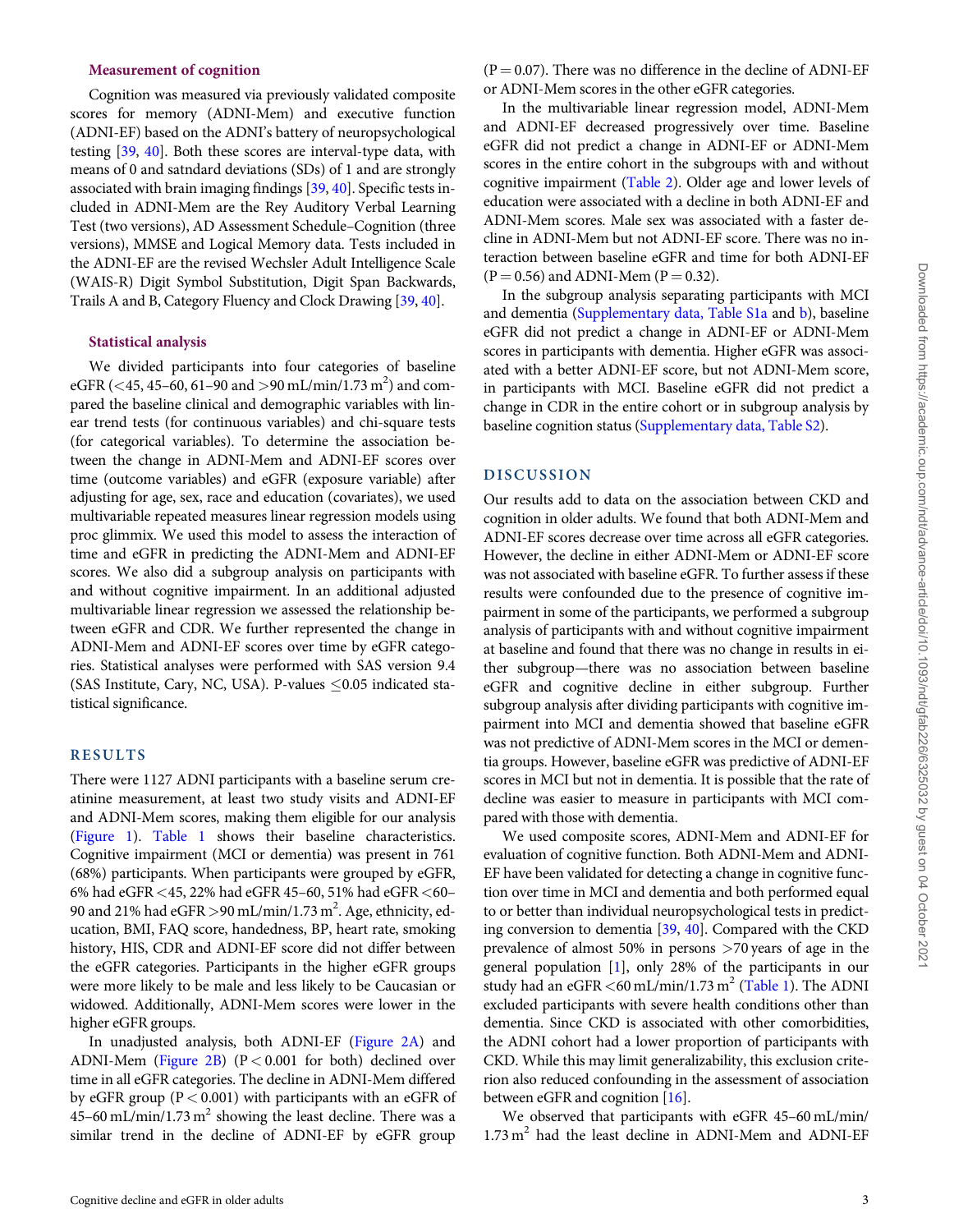# <span id="page-3-0"></span>Table 1. ADNI participant demographic characteristics grouped by eGFR

| Characteristics                              | Total             |                   | P-value           |                   |                   |         |
|----------------------------------------------|-------------------|-------------------|-------------------|-------------------|-------------------|---------|
|                                              | sample            | <45               | $45 - 60$         | $60 - 90$         | >90               |         |
|                                              | $(N = 1127)$      | $(n=66)$          | $(n=251)$         | $(n=571)$         | $(n = 239)$       |         |
| Age (years), mean $\pm$ SD                   | $74 \pm 7$        | $73 \pm 7$        | $74 \pm 7$        | $74 \pm 7$        | $74 \pm 8$        | 0.59    |
| Number of follow-up visits, mean ± SD        | $6.0 \pm 2.6$     | $6.1 \pm 2.2$     | $5.8 \pm 2.5$     | $6.0 \pm 2.7$     | $6.1 \pm 2.7$     | 0.87    |
| Male, $n$ $(\%)$                             | 643 (57)          | 15(23)            | 68 (27)           | 357 (63)          | 203(85)           | < 0.001 |
| Ethnicity, $n$ $(\%)$                        |                   |                   |                   |                   |                   |         |
| Not Hispanic/Latino                          | 1098(97)          | 65 (99)           | 240 (96)          | 558 (98)          | 235 (98)          |         |
| Hispanic/Latino                              | 23(2)             | 1(2)              | 7(3)              | 11(2)             | 4(2)              | 0.21    |
| Unknown                                      | 6(0.5)            | 0(0)              | 4(2)              | 2(0.4)            | 0(0)              |         |
| Race, $n$ $(\%)$                             |                   |                   |                   |                   |                   |         |
| Caucasian                                    | 1051(93)          | 64 (97)           | 239 (95)          | 536 (94)          | 212 (89)          |         |
| African American                             | 42 (4)            | 1(2)              | 4(2)              | 16(3)             | 21(9)             |         |
| American Indian/Alaskan Native               | 3(0.3)            | 0(0)              | 2(0.8)            | 1(0.2)            | 0(0)              | 0.003   |
| Asian                                        | 20(2)             | 0(0)              | 2(0.8)            | 13(2)             | 5(2)              |         |
| Native Hawaiian/Other Pacific Islander       | 1(0.1)            | 0(0)              | 1(0.4)            | 0(0)              | 0(0)              |         |
| More than one race                           | 10(0.9)           | 1(2)              | 3(1)              | 5(0.9)            | 1(0.4)            |         |
| Marital status, $n$ (%)<br>Married           | 861 (76)          | 45 (68)           | 176 (70)          | 449 (79)          | 191 (80)          |         |
| Widowed                                      | 139(12)           | 16(24)            | 38(15)            | 63(11)            | 22(9)             |         |
| Divorced                                     | 92(8)             | 4(6)              | 25(10)            | 45(8)             | 18(8)             | 0.01    |
| Never married                                | 33(3)             | 1(2)              | 12(5)             | 14(3)             | 6(3)              |         |
| Unknown                                      | 2(0.2)            | 0(0)              | 0(0)              | 0(0)              | 2(0.8)            |         |
| Education (years), mean $\pm$ SD             | $15.9 \pm 2.9$    | $15.6 \pm 2.9$    | $15.8 \pm 2.8$    | $16.0 \pm 2.9$    | $16.1 \pm 2.9$    | 0.18    |
| Retired, $n$ (%)                             |                   |                   |                   |                   |                   |         |
| No                                           | 200(18)           | 20(30)            | 52(21)            | 86 (15)           | 42(18)            |         |
| Yes                                          | 916 (81)          | 46 (70)           | 192 (77)          | 481 (84)          | 197 (82)          | < 0.001 |
| Not available                                | 11(1)             | 0(0)              | 7(3)              | 4(0.7)            | 0(0)              |         |
| BMI, mean $\pm$ SD                           | $27 \pm 4$        | $28 \pm 6$        | $26 \pm 5$        | $26 \pm 4$        | $27 \pm 4$        | 0.47    |
| Family history of dementia, $n$ (%)          | 1030(91)          | 61(92)            | 229 (91)          | 523 (92)          | 217 (91)          | 0.97    |
| FAQ score, mean $\pm$ SD                     | $4.7 \pm 7.0$     | $6.1 \pm 8.7$     | $4.9 \pm 7.5$     | $4.4 \pm 6.9$     | $4.6 \pm 6.2$     | 0.09    |
| Right-handed, n (%)                          | 1034 (92)         | 61 (92)           | 234 (93)          | 522 (91)          | 217(91)           | 0.77    |
| Systolic BP (mmHg), mean ± SD                | $134 \pm 19$      | $132 \pm 17$      | $134 \pm 21$      | $134 \pm 19$      | $132 \pm 16$      | 0.91    |
| Diastolic BP (mmHg), mean $\pm$ SD           | $74 \pm 11$       | $75\pm11$         | $75 \pm 11$       | $73 \pm 11$       | $75 \pm 9$        | 0.86    |
| Heart rate (beats per minute), mean $\pm$ SD | $65 \pm 11$       | $64 \pm 11$       | $65 \pm 12$       | $65 \pm 11$       | $65 \pm 11$       | 0.46    |
| History of smoking, n (%)                    | 410 (39)          | 23(37)            | 89 (38)           | 215(40)           | 83 (37)           | 0.83    |
| Hachinski ischemic score, n (%)              |                   |                   |                   |                   |                   |         |
| $\boldsymbol{0}$                             | 521 (50)          | 32(51)            | 114 (49)          | 269(51)           | 106(48)           |         |
| $\mathbf{1}$                                 | 457 (44)          | 27(43)            | 100(43)           | 223 (42)          | 107(48.0)         |         |
| $\mathbf{2}$                                 | 37(4)             | 2(3)              | 11(5)             | 20(4)             | 4(2)              |         |
| $\mathfrak{Z}$<br>$\overline{4}$             | 30(3)             | 2(3)<br>0(0)      | 8(3)<br>0(0)      | 16(3)<br>2(0.4)   | 4(2)              | 0.91    |
| 5                                            | 3(0.3)<br>2(0.2)  | 0(0)              | 1(0.4)            | 0(0)              | 1(0.4)<br>1(0.4)  |         |
|                                              | 1(0.1)            | 0(0)              | 0(0)              | 1(0.2)            | 0(0.0)            |         |
| Not available                                | 76                | $\mathfrak{Z}$    | 17                | $40\,$            | 16                |         |
| Cognitive impairment, $n$ (%)                | 761 (68)          | 40(61)            | 161 (64)          | 375 (66)          | 185 (77)          | 0.002   |
| MCI, $n$ $(\%)$                              | 575 (51)          | 32(48)            | 123(49)           | 278 (49)          | 142 (59)          |         |
| Dementia, $n$ $(\%)$                         | 186(17)           | 8(12)             | 38(15)            | 97(17)            | 43 (18)           |         |
| ADNI-Mem score, mean $\pm$ SD                | $0.248 \pm 0.875$ | $0.414 \pm 0.909$ | $0.351 \pm 0.934$ | $0.248 \pm 0.884$ | $0.094 \pm 0.752$ | 0.004   |
| ADNI-EF score, mean $\pm$ SD                 | $0.172 \pm 1.021$ | $0.239 \pm 1.054$ | $0.208 \pm 0.983$ | $0.140 \pm 1.053$ | $0.193 \pm 0.977$ | 0.64    |
| Clinical dementia rating, $n$ (%)            |                   |                   |                   |                   |                   |         |
| $\boldsymbol{0}$                             | 359 (32)          | 24 (36)           | 72 (29)           | 195 (34)          | 68 (29)           |         |
| $0.5\,$                                      | 630 (56)          | 33 (50)           | 148 (59)          | 304 (54)          | 145(61)           |         |
| $\mathbf{1}$                                 | 115(10)           | 8(12)             | 25(10)            | 62(11)            | 20(8)             | 0.55    |
| $\overline{c}$                               | 15(1)             | 1(2)              | 5(2)              | 5(1)              | 4(2)              |         |
| $\mathfrak{Z}$                               | 1(0.1)            | 0(0)              | 0(0)              | 0(0)              | 1(0.4)            |         |
| Serum creatinine (mg/dL), mean $\pm$ SD      | $1.0 \pm 0.2$     | $1.6 \pm 0.3$     | $1.2 \pm 0.2$     | $1.0 \pm 0.1$     | $0.7 \pm 0.1$     | < 0.001 |
| eGFR (CKD-EPI), mean $\pm$ SD                | $76 \pm 20$       | $41 \pm 7$        | $59 \pm 9$        | $78 \pm 12$       | $102 \pm 8$       | < 0.001 |
| eGFR (MDRD), mean $\pm$ SD                   | $69 \pm 17$       | $36 \pm 5$        | $51 \pm 5$        | $72 \pm 9$        | $91 \pm 7$        | < 0.001 |

Downloaded from https://academic.oup.com/ndt/advance-article/doi/10.1093/ndt/gfab226/6325032 by guest on 04 October 2021

Downloaded from https://academic.oup.com/ndt/advance-article/doi/10.1093/ndt/gfab226/6325032 by guest on 04 October 2021

Smoking history was missing in 62 participants.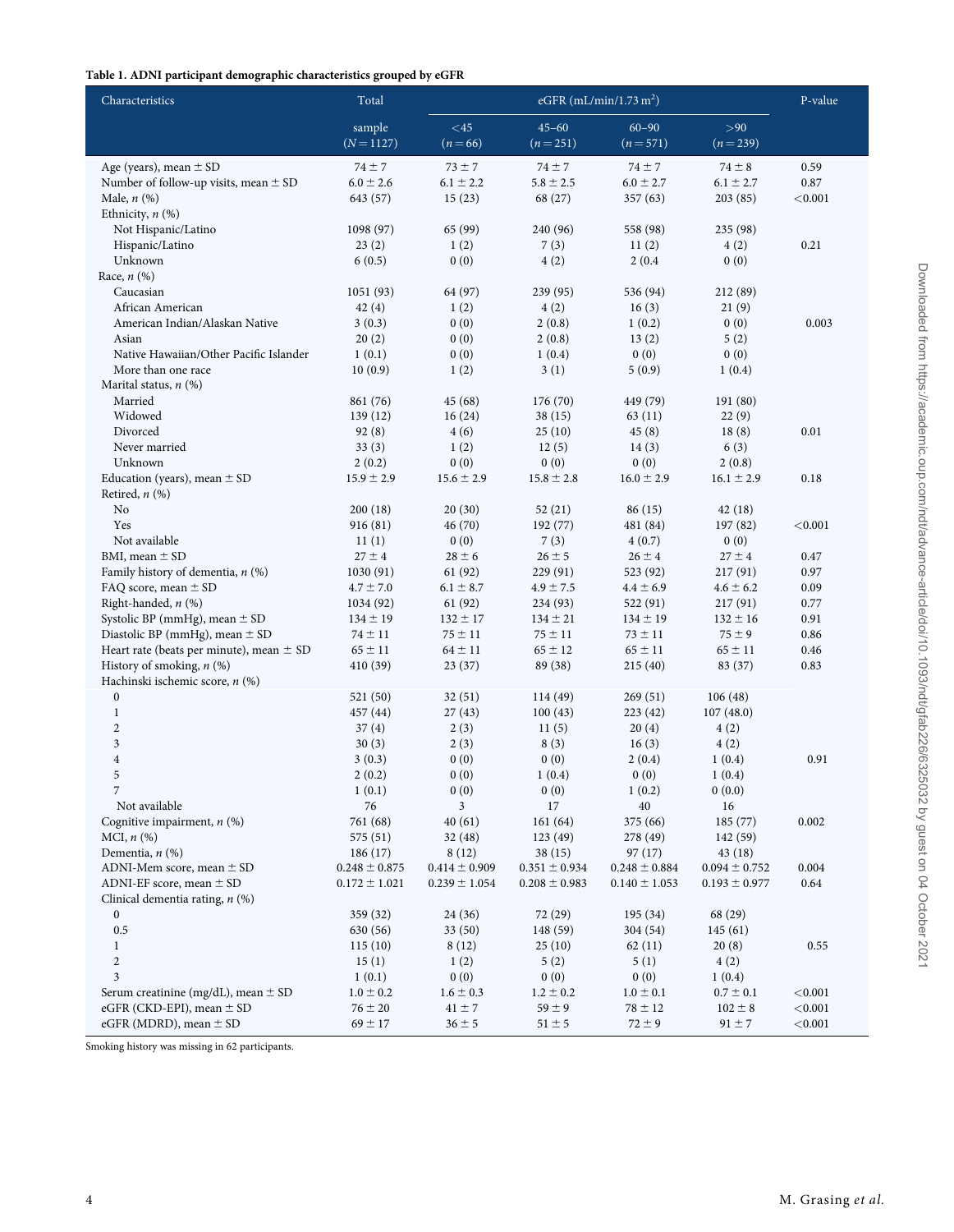<span id="page-4-0"></span>

FIGURE 2: Change in (A) ADNI-EF and (B) ADNI-Mem scores over time with participants grouped by eGFR at baseline. Blue: baseline eGFR <45 mL/min/1.73 m<sup>2</sup>, red: baseline eGFR 45-60 mL/min/1.73 m<sup>2</sup>, yellow: baseline eGFR 60-90 mL/min/1.73 m<sup>2</sup>, purple: baseline  $eGFR > 90 \text{ mL/min}/1.73 \text{ m}^2$ .

Table 2. Multivariable linear regression analyses predicting ADNI-Mem score and ADNI-EF score

|                                              | $\beta$ estimate for<br>ADNI-Mem score | 95% CI               | P-value | $\beta$ estimate for<br>ADNI-EF score | 95% CI               | P-value |
|----------------------------------------------|----------------------------------------|----------------------|---------|---------------------------------------|----------------------|---------|
| In the entire cohort                         |                                        |                      |         |                                       |                      |         |
| Age $(+10)$                                  | $-0.117$                               | $-0.199$ to $-0.034$ | 0.01    | $-0.278$                              | $-0.368$ to $-0.189$ | < 0.001 |
| Female sex                                   | 0.312                                  | $0.179 - 0.444$      | < 0.001 | 0.136                                 | $-0.008 - 0.28$      | 0.07    |
| Caucasian race                               | $-0.124$                               | $-0.355 - 0.107$     | 0.29    | 0.149                                 | $-0.102 - 0.4$       | 0.24    |
| Years of education $(+1)$                    | 0.079                                  | $0.059 - 0.100$      | < 0.001 | 0.099                                 | $0.077 - 0.121$      | < 0.001 |
| $eGFR (+10)$                                 | $-0.029$                               | $-0.063 - 0.006$     | 0.11    | 0.004                                 | $-0.034 - 0.041$     | 0.84    |
| In participants with cognitive impairment    |                                        |                      |         |                                       |                      |         |
| Age $(+10)$                                  | $-0.191$                               | $-0.276$ to $-0.107$ | < 0.001 | $-0.298$                              | $-0.399$ to $-0.197$ | < 0.001 |
| Female sex                                   | 0.197                                  | $0.048 - 0.345$      | 0.01    | 0.079                                 | $-0.099 - 0.258$     | 0.38    |
| Caucasian race                               | $-0.087$                               | $-0.353 - 0.179$     | 0.52    | 0.097                                 | $-0.222 - 0.417$     | 0.55    |
| Years of education $(+1)$                    | 0.058                                  | $0.036 - 0.080$      | < 0.001 | 0.077                                 | $0.050 - 0.103$      | < 0.001 |
| $eGFR (+10)$                                 | 0.001                                  | $-0.037 - 0.040$     | 0.94    | 0.041                                 | $-0.005 - 0.088$     | 0.08    |
| In participants without cognitive impairment |                                        |                      |         |                                       |                      |         |
| Age $(+10)$                                  | $-0.233$                               | $-0.329$ to $-0.136$ | < 0.001 | $-0.29$                               | $-0.387$ to $-0.192$ | < 0.001 |
| Female sex                                   | 0.328                                  | $0.206 - 0.449$      | < 0.001 | 0.066                                 | $-0.107 - 0.239$     | 0.46    |
| Caucasian race                               | 0.064                                  | $-0.135 - 0.263$     | 0.53    | 0.107                                 | $-0.194 - 0.408$     | 0.49    |
| Years of education $(+1)$                    | 0.054                                  | $0.034 - 0.074$      | < 0.001 | 0.078                                 | $0.052 - 0.104$      | < 0.001 |
| $eGFR (+10)$                                 | $-0.009$                               | $-0.041 - 0.023$     | 0.58    | 0.035                                 | $-0.010 - 0.080$     | 0.13    |

scores when compared with other eGFR groups. As eGFR varies with muscle mass, a higher muscle mass could result in a lower eGFR. Since a higher muscle mass reflects potentially healthier participants, this could explain the lower decline in cognition. Conversely, the subgroup with  $eGFR < 45$  mL/min/1.73 m<sup>2</sup> likely had kidney disease, since it is rare for the eGFR to be  $\langle 45 \text{ mL/min}/1.73 \text{ m}^2$  due to differences in muscle mass or an age-associated decline in eGFR.

Our results are consistent with the results from the BRain IN Kidney disease study, where  $eGFR > 30$  mL/min/1.73 m<sup>2</sup> was not associated with cognitive impairment in older adults [[11\]](#page-6-0). This study, although smaller than our cohort, used detailed assessment of cognition with several neuropsychological tests to assess memory and executive function similar to the ADNI. In another study in older men [\[12\]](#page-6-0), the association of lower eGFR with cognition was lost after adjusting for differences in age, race and education. Moreover, lower eGFR was not associated with cognitive decline over time. Similarly, the 3C study did not show an increased risk of cognitive decline or dementia with low baseline eGFR [\[13\]](#page-6-0). The Adult Changes in Thought study did not find the average eGFR or the trajectory of eGFR to be associated with dementia in older adults [\[41](#page-7-0)]. The HUNT [\[42\]](#page-7-0) and Hisayama [\[43\]](#page-7-0) studies also did not find an association between lower eGFR and increased incidence of dementia. Additionally, the Sydney Memory and Aging Study [\[44](#page-7-0)] found kidney disease to be protective against a decline in memory. This may be due to a change in muscle mass increasing eGFR in those with cognitive impairment. Our study adds to this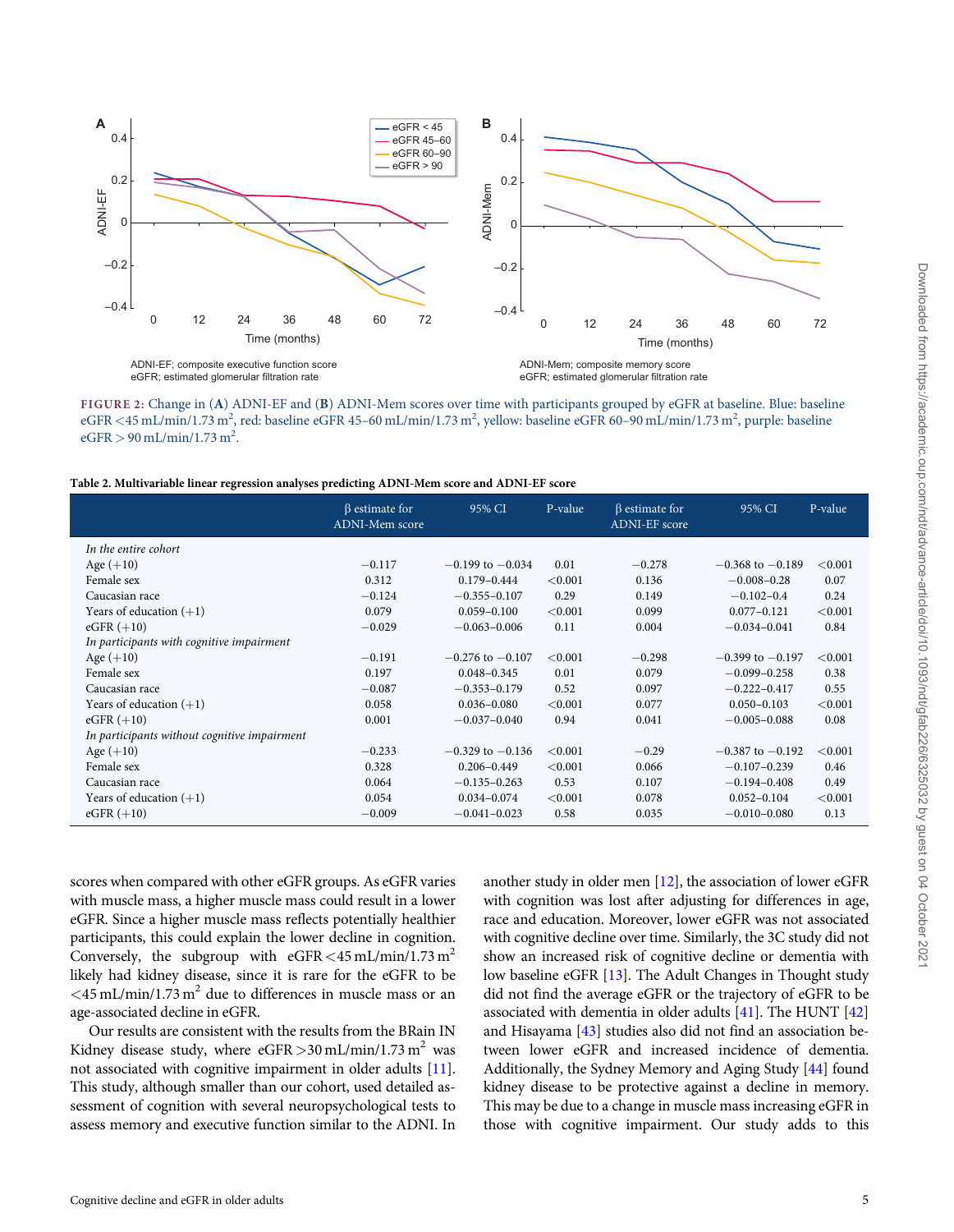<span id="page-5-0"></span>growing literature that demonstrates that the association between eGFR and cognition may be different in older adults with a mild to moderate decrease in eGFR.

Our results differ from some other studies that have suggested an association between low eGFR and cognition. This difference in results may be explained by the difference in participants' ages. The ADNI comprises older participants. Results from population-based studies in younger participants thus may not be applicable to older adults for risk estimation of cognitive decline and clinical decisions targeted at prevention of dementia. For example, although the Health ABC study concluded that lower baseline eGFR is an independent predictor of an increased risk of cognitive decline, the subgroup analysis of the Health ABC study [[10](#page-6-0)] showed that in participants  $>$ 73 years of age, eGFR 45–60 mL/min/1.73 m<sup>2</sup> was not associated with an increased cognitive decline when compared with participants with an  $eGFR > 60$  mL/min/1.73 m<sup>2</sup>. This differed from participants <73 years of age, where both eGFR 45–60and  $\langle 45 \text{ mL/min}/1.73 \text{ m}^2$  were associated with cognitive decline when compared with those with an eGFR >60 mL/min/ 1.73 m<sup>2</sup>. Thus a mild to moderate decrease in eGFR in older adults could be age-associated and may not impact cognition in the same way as in younger adults.

We also observed a paradoxical relationship with a steeper decline in cognition in the group with an eGFR>60 mL/min/  $1.73 \text{ m}^2$  compared with the group with eGFR 45–60 mL/min/ 1.73 m<sup>2</sup>. The ADNI-Mem score was also lower in the group with an  $e$ GFR > 90 mL/min/1.73 m<sup>2</sup> at baseline. Dementia is associated with a lower muscle mass (despite similar BMI) [[45](#page-7-0)] that can result in a higher eGFR. Thus we suspect that this group had lower muscle mass and cognitive impairment at baseline. The lower muscle mass resulted in a higher eGFR. The current standard methods for measuring kidney function and classification of CKD use creatinine-based equations that can overestimate eGFR in the presence of sarcopenia and, conversely, underestimate GFR with more muscle mass [\[31,](#page-6-0) [46](#page-7-0)]. The use of a creatinine-based equation to estimate GFR can explain some of our observations. We have previously shown that the associations between low eGFR, dementia and brain atrophy change after accounting for lean body mass in the eGFR equation [\[47\]](#page-7-0). Indeed, methods to incorporate lean body mass [\[48](#page-7-0), [49](#page-7-0)] or cystatin C [\[50\]](#page-7-0) for calculation of eGFR may need consideration in older adults [[50](#page-7-0)] for dementia risk estimation and clinical care. Unfortunately we did not have a measure of lean body mass in this study. The Cardiovascular Health Study [[51](#page-7-0)] showed a different association between cognition and kidney function with cystatin C–based versus creatinine-based eGFR. Being unaffected by age or muscle mass, cystatin C may be able to measure kidney function more accurately in older adults [\[52\]](#page-7-0). However, cystatin C represents more than kidney function; it is an inflammatory marker and a predictor for cardiovascular disease, dementia and mortality [[52](#page-7-0), [53](#page-7-0)]. Thus the association of cystatin C and cognitive decline may be independent of kidney function.

Another limitation of our study was a lack of follow-up serum creatinine values or measurement of proteinuria. Also, with the ADNI study population being predominantly Caucasian, the generalizability of these results may be limited. Strengths of our study include the use of extensive neuropsychological tests to assess memory and executive function compiled in validated composite scores and a relatively healthy cohort minimizing bias due to comorbidities.

Incorporating measured GFR or body composition and proteinuria in future studies will be helpful to clarify the association between kidney function and the risk for cognitive decline. The addition of biomarkers for kidney function such as serum creatinine and urine protein:creatinine ratio in established dementia registries and population-based studies should be considered.

In conclusion, we did not find an association between mild to moderately low eGFR and cognitive decline in the ADNI cohort. Mild to moderately low eGFR may not be a predictor for future dementia in older patients. However, while lower eGFR may not be an independent predictor of cognitive impairment in older patients, kidney and brain health may be linked due to indirect complex associations and pathological processes common to both organs, such as systemic inflammation and endothelial dysfunction. Additional studies with matching of baseline characteristics of patients with and without CKD are needed to understand the true impact of eGFR and cognition.

# SUPPLEMENTARY DATA

[Supplementary data](https://academic.oup.com/ndt/article-lookup/doi/10.1093/ndt/gfab226#supplementary-data) are available at ndt online.

# ACKNOWLEDGEMENTS

The grantee organization is the Northern California Institute for Research and Education and the study is coordinated by the Alzheimer's Therapeutic Research Institute at the University of Southern California. ADNI data are disseminated by the Laboratory for NeuroImaging at the University of Southern California. Data used in preparation of this article were obtained from the ADNI database (adni.loni.usc.edu). As such, the investigators within the ADNI contributed to the design and implementation of the ADNI and/or provided data but did not participate in the analysis or writing of this report. A complete listing of ADNI investigators can be found at [http://adni.loni.usc.edu/wp-content/uploads/how\\_to\\_ap](http://adni.loni.usc.edu/wp-content/uploads/how_to_apply/ADNI_Acknowledgement_List.pdf) [ply/ADNI\\_Acknowledgement\\_List.pdf.](http://adni.loni.usc.edu/wp-content/uploads/how_to_apply/ADNI_Acknowledgement_List.pdf) This paper was presented at the American Society of Nephrology Kidney Week 2020.

# FUNDING

This work is supported by NIH K23 AG055666 (A.G.) Cognitive Impairment in End-Stage Renal Disease, NIH CTSA grant UL1 TR000001 (KUMC) and NIH P30 AG035982 (KU ADC). Data collection and sharing for this project were funded by the ADNI (National Institutes of Health Grant U01 AG024904) and DOD ADNI (Department of Defense award number W81XWH-12-2- 0012). ADNI is funded by the National Institute on Aging, the National Institute of Biomedical Imaging and Bioengineering and through generous contributions from the following: AbbVie, Alzheimer's Association, Alzheimer's Drug Discovery Foundation, Araclon Biotech, BioClinica, Biogen, Bristol-Myers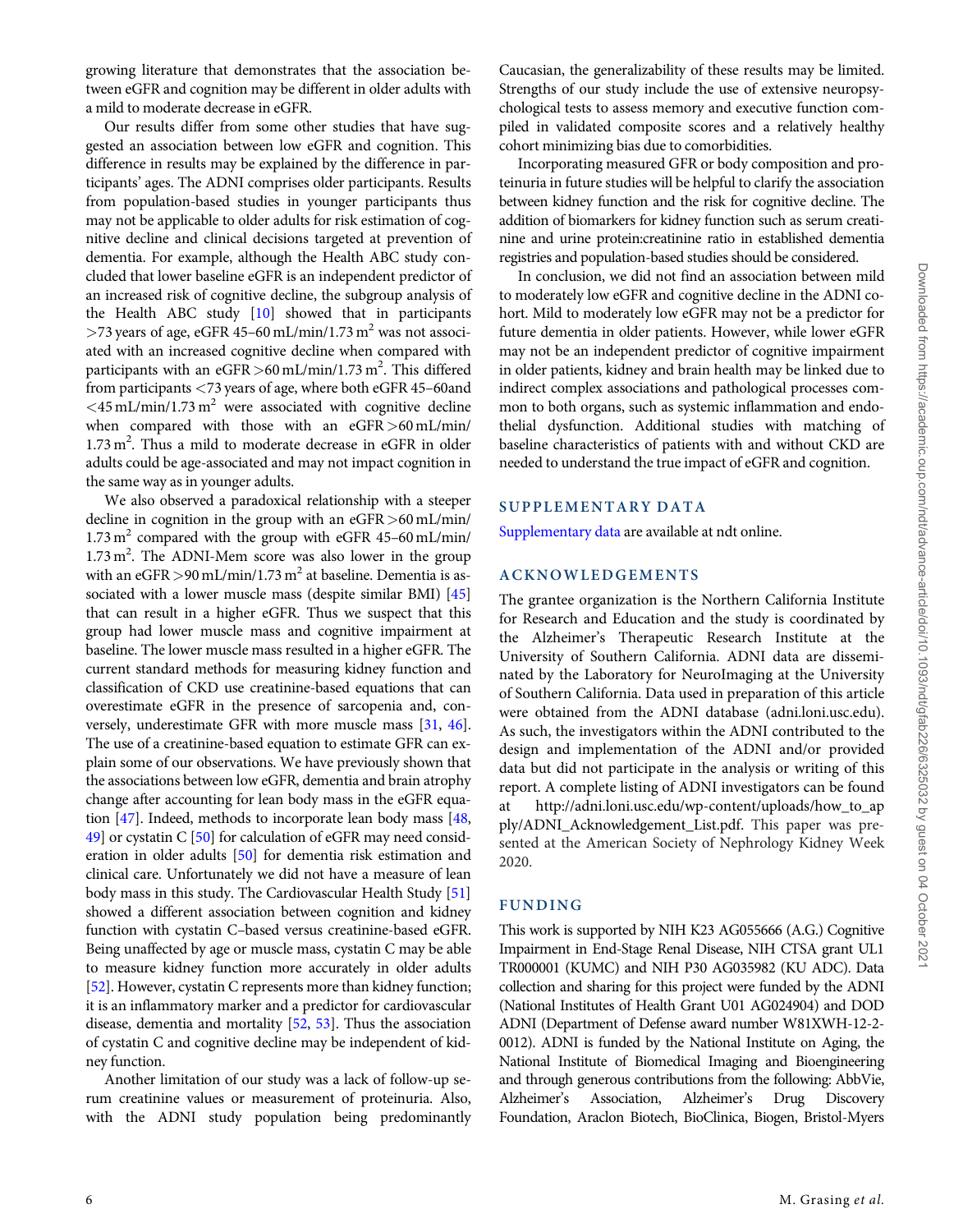<span id="page-6-0"></span>Squibb, CereSpir, Cogstate, Eisai, Elan Pharmaceuticals, Eli Lilly, EuroImmun, F. Hoffmann-La Roche and its affiliated company Genentech, Fujirebio, GE Healthcare, IXICO, Janssen Alzheimer Immunotherapy Research and Development, Johnson & Johnson Pharmaceutical Research and Development, Lumosity, Lundbeck, Merck, Meso Scale Diagnostics, NeuroRx Research, Neurotrack Technologies, Novartis Pharmaceuticals, Pfizer, Piramal Imaging, Servier, Takeda Pharmaceutical and Transition Therapeutics. The Canadian Institutes of Health Research is providing funds to support ADNI clinical sites in Canada. Privatesector contributions are facilitated by the Foundation for the National Institutes of Health ([www.fnih.org\)](http://www.fnih.org).

# CONFLICT OF INTEREST STATEMENT

The authors do not have any conflicts of interest relevant to this publication.

# DATA AVAILABILITY STATEMENT

The data that support the findings of this study are available on request from the ADNI at http://adni.loni.usc.edu/.

# **REFERENCES**

- [1](#page-0-0). Schaeffner ES, Ebert N, Delanaye P et al. Two novel equations to estimate kidney function in persons aged 70 years or older. Ann Intern Med 2012; 157: 471–481
- 2. Bremer BA, Wert KM, Durica AL et al. Neuropsychological, physical, and psychosocial functioning of individuals with end-stage renal disease. Ann Behav Med 1997; 19: 348–352
- 3. Drew DA, Weiner DE, Tighiouart H et al. Cognitive function and all-cause mortality in maintenance hemodialysis patients. Am J Kidney Dis 2015; 65: 303–311
- 4. Lopez-Vargas PA, Tong A, Phoon RK et al. Knowledge deficit of patients with stage 1–4 CKD: a focus group study. Nephrology (Carlton) 2014; 19: 234–243
- [5](#page-0-0). Stevens LA, Viswanathan G, Weiner DE. Chronic kidney disease and endstage renal disease in the elderly population: current prevalence, future projections, and clinical significance. Adv Chronic Kidney Dis 2010; 17: 293–301
- [6](#page-0-0). 2020 Alzheimer's disease facts and figures. Alzheimer's Dement 2020; 16: 391–460
- [7](#page-0-0). Gupta A, Mahnken JD, Johnson DK et al. Prevalence and correlates of cognitive impairment in kidney transplant recipients. BMC Nephrol 2017; 18: 158
- [8](#page-0-0). Hailpern SM, Melamed ML, Cohen HW et al. Moderate chronic kidney disease and cognitive function in adults 20 to 59 years of age: third National Health and Nutrition Examination Survey (NHANES III). J Am Soc Nephrol 2007; 18: 2205–2213
- [9](#page-0-0). Seliger SL, Siscovick DS, Stehman-Breen CO et al. Moderate renal impairment and risk of dementia among older adults: the Cardiovascular Health Cognition Study. J Am Soc Nephrol 2004; 15: 1904–1911
- [10](#page-0-0). Kurella M, Chertow GM, Fried LF et al. Chronic kidney disease and cognitive impairment in the elderly: the health, aging, and body composition study. J Am Soc Nephrol 2005; 16: 2127–2133
- [11](#page-4-0). Burns CM, Knopman DS, Tupper DE et al. Prevalence and risk of severe cognitive impairment in advanced chronic kidney disease. J Gerontol Ser A 2018; 73: 393–399
- [12](#page-4-0). Slinin Y, Paudel ML, Ishani A et al. Kidney function and cognitive performance and decline in older men. J Am Geriatr Soc 2008; 56: 2082–2088
- [13](#page-4-0). Helmer C, Stengel B, Metzger M et al. Chronic kidney disease, cognitive decline, and incident dementia: the 3C Study. Neurology 2011; 77: 2043–2051
- 14. Kurella Tamura M, Gaussoin SA, Pajewski NM et al. Kidney disease, intensive hypertension treatment, and risk for dementia and mild cognitive

impairment: the systolic blood pressure intervention trial. J Am Soc Nephrol 2020; 31: 2122–2132

- [15.](#page-1-0) Gupta A, Kennedy K, Perales-Puchalt J et al. Mild-moderate CKD is not associated with cognitive impairment in older adults in the Alzheimer's Disease Neuroimaging Initiative cohort. PLoS One 2020; 15: e0239871
- [16.](#page-1-0) Gupta A, Burns JM. A single point-in-time eGFR is not associated with increased risk of dementia in the elderly. J Am Soc Nephrol 2020; 31: 2965
- [17.](#page-0-0) Yaffe K, Lindquist K, Penninx BW et al. Inflammatory markers and cognition in well-functioning African-American and white elders. Neurology 2003; 61: 76–80
- [18.](#page-0-0) Lepping RJ, Montgomery RN, Sharma P et al. Normalization of cerebral blood flow, neurochemicals, and white matter integrity after kidney transplantation. J Am Soc Nephrol 2021; 32: 177–187
- [19.](#page-0-0) Etgen T, Chonchol M, Förstl H et al. Chronic kidney disease and cognitive impairment: a systematic review and meta-analysis. Am J Nephrol 2012; 35: 474–482
- [20.](#page-0-0) Deckers K, Camerino I, van Boxtel MP et al. Dementia risk in renal dysfunction: a systematic review and meta-analysis of prospective studies. Neurology 2017; 88: 198–208
- [21.](#page-1-0) Glassock R, Delanaye P, El Nahas M. An age-calibrated classification of chronic kidney disease. JAMA 2015; 314: 559–560
- 22. Kremers WK, Denic A, Lieske JC et al. Distinguishing age-related from disease-related glomerulosclerosis on kidney biopsy: the Aging Kidney Anatomy study. Nephrol Dial Transplant 2015; 30: 2034–2039
- 23. Glassock RJ, Rule AD. The implications of anatomical and functional changes of the aging kidney: with an emphasis on the glomeruli. Kidney Int 2012; 82: 270–277
- [24.](#page-1-0) Lindeman RD, Tobin J, Shock NW. Longitudinal studies on the rate of decline in renal function with age. J Am Geriatr Soc 1985; 33: 278–285
- [25.](#page-1-0) Wetzels JF, Kiemeney LA, Swinkels DW et al. Age- and gender-specific reference values of estimated GFR in Caucasians: the Nijmegen Biomedical Study. Kidney Int 2007; 72: 632–637
- 26. O'Hare AM, Choi AI, Bertenthal D et al. Age affects outcomes in chronic kidney disease. J Am Soc Nephrol 2007; 18: 2758–2765
- 27. Hallan SI, Matsushita K, Sang Y et al. Age and association of kidney measures with mortality and end-stage renal disease. JAMA 2012; 308: 2349–2360
- 28. Obi Y, Kimura T, Nagasawa Y et al. Impact of age and overt proteinuria on outcomes of stage 3 to 5 chronic kidney disease in a referred cohort. Clin J Am Soc Nephrol 2010; 5: 1558–1565
- 29. Hommos MS, Zeng C, Liu Z et al. Global glomerulosclerosis with nephrotic syndrome; the clinical importance of age adjustment. Kidney Int 2018; 93: 1175–1182
- 30. Ellam T, Twohig H, Khwaja A. Chronic kidney disease in elderly people: disease or disease label? BMJ 2016; 352: h6559
- [31.](#page-1-0) Rule AD, Glassock RJ. GFR estimating equations: getting closer to the truth? Clin J Am Soc Nephrol 2013; 8: 1414–1420
- [32.](#page-1-0) Mueller SG, Weiner MW, Thal LJ et al. Ways toward an early diagnosis in Alzheimer's disease: the Alzheimer's Disease Neuroimaging Initiative (ADNI). Alzheimers Dement 2005; 1: 55–66
- [33.](#page-1-0) O'Bryant SE, Waring SC, Cullum CM et al. Staging dementia using Clinical Dementia Rating Scale Sum of Boxes scores: a Texas Alzheimer's Research Consortium study. Arch Neurol 2008; 65: 1091–1095
- [34.](#page-1-0) Rosen WG, Terry RD, Fuld PA et al. Pathological verification of ischemic score in differentiation of dementias. Ann Neurol 1980; 7: 486–488
- [35.](#page-1-0) Cedarbaum JM, Jaros M, Hernandez C et al. Rationale for use of the Clinical Dementia Rating Sum of Boxes as a primary outcome measure for Alzheimer's disease clinical trials. Alzheimers Dement 2013; 9(1 Suppl): S45–55
- [36.](#page-1-0) Fan L, Levey AS, Gudnason V et al. Comparing GFR estimating equations using cystatin C and creatinine in elderly individuals. J Am Soc Nephrol 2015; 26: 1982–1989
- [37.](#page-1-0) Levey AS, Stevens LA, Schmid CH et al. A new equation to estimate glomerular filtration rate. Ann Intern Med 2009; 150: 604–612
- [38.](#page-1-0) Matsushita K, Mahmoodi BK, Woodward M et al. Comparison of risk prediction using the CKD-EPI equation and the MDRD study equation for estimated glomerular filtration rate. JAMA 2012; 307: 1941–1951
- [39.](#page-2-0) Crane PK, Carle A, Gibbons LE et al. Development and assessment of a composite score for memory in the Alzheimer's Disease Neuroimaging Initiative (ADNI). Brain Imaging Behav 2012; 6: 502–516